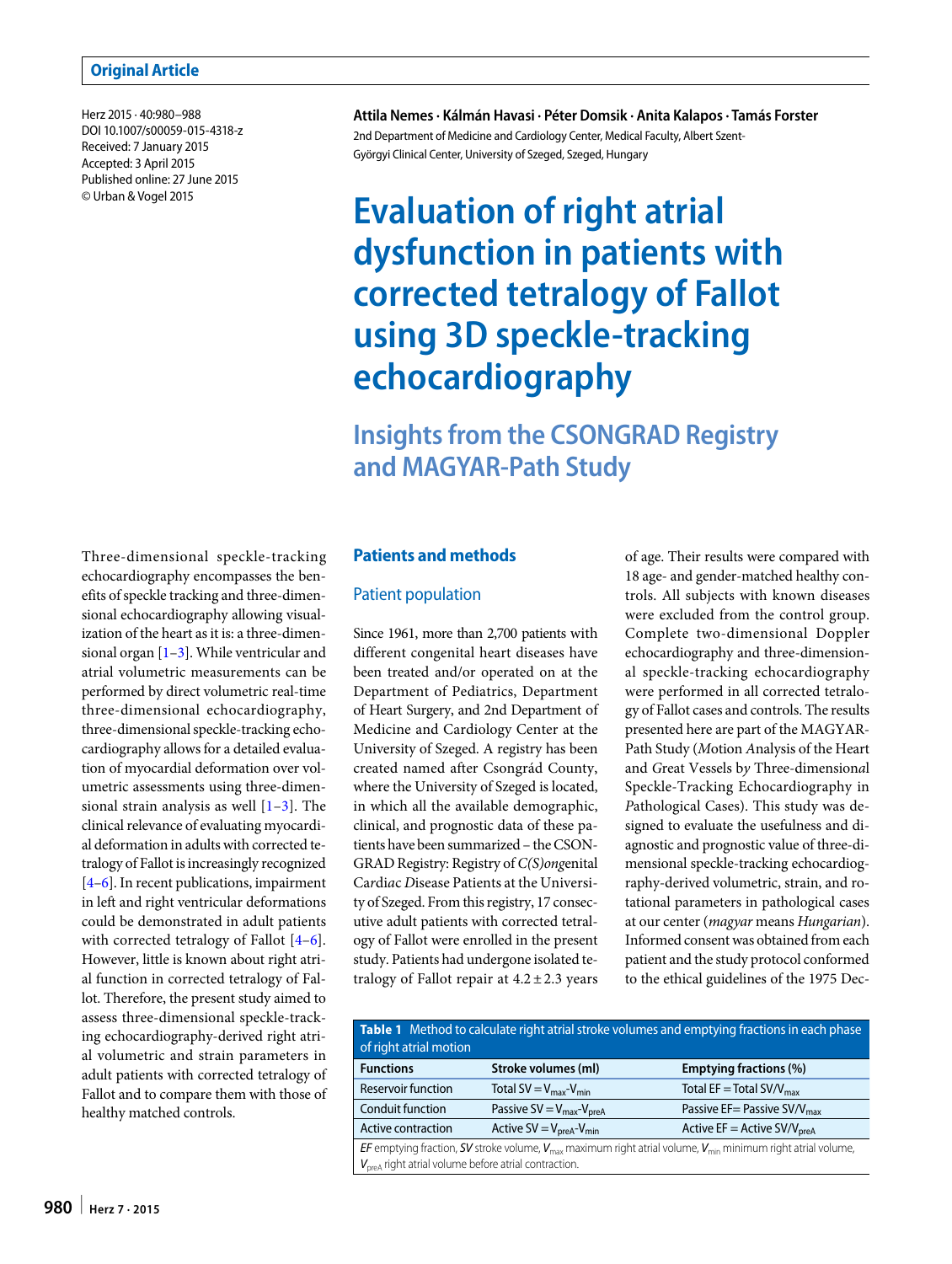<span id="page-1-0"></span>

**Fig. 1** A Images from three-dimensional full-volume dataset demonstrating the right atrium in a patient with corrected tetralogy of Fallot: (*A*) apical four-chamber view, (*B*) apical two-chamber view, (*C3*) parasternal short-axis view at basal, (*C5*) mid-, and (*C7*) superior right atrial level. Three-dimensional cast of the right atrium and calculated parameters based on three-dimensional speckle-tracking echocardiographic analysis are also presented.

<span id="page-1-1"></span>

Fig. 2 < Schematic figure demonstrating volumetric and strain changes during the three functions of the right atrium (*RA*) and their relation to the cardiac cycle

laration of Helsinki, as reflected in a priori approval by the institution's human research committee.

# Two-dimensional echocardiography

Complete two-dimensional Doppler echocardiographic examinations were performed in all cases by commercially available Toshiba ArtidaTM echocardiography equipment (Toshiba Medical Systems, Tokyo, Japan) with a PST-30SBP (1–5 MHz) phased-array transducer. Left ventricular and left atrial dimensions, volumes, and ejection fraction were measured with the Teichholz method in parasternal long-axis view in all cases. The degree of mitral and tricuspid regurgitations were visually quantified by color Doppler echocardiography. Tricuspid annular plane systolic excursion (TAPSE) and right ventricular fractional area change (RV-FAC) were also calculated.

## Three-dimensional speckle-tracking echocardiography-derived right atrial volumetric measurements

All patients underwent three-dimensional echocardiographic imaging immediately after a two-dimensional echocardiographic study using a commercially available PST-25SX matrix-array transducer (Toshiba Medical Systems, Tokyo, Japan) with three-dimensional speckletracking echocardiography capability [[1](#page-8-0)– [3\]](#page-8-1). To create full-volume three-dimensional datasets, six wedge-shaped subvolumes were acquired from an apical window over six consecutive cardiac cycles within a single breath-hold and during a constant R-R interval. The sector width was decreased as much as possible to improve the temporal and spatial resolution of the image in order to obtain a fullvolume three-dimensional dataset of the right atrium with optimal border delineation. Chamber quantification by three-dimensional speckle-tracking echocardiography was performed off-line using the 3D Wall Motion Tracking software, version 2.5 (Toshiba Medical Systems, Tokyo, Japan). Three-dimensional echocardiographic datasets were displayed in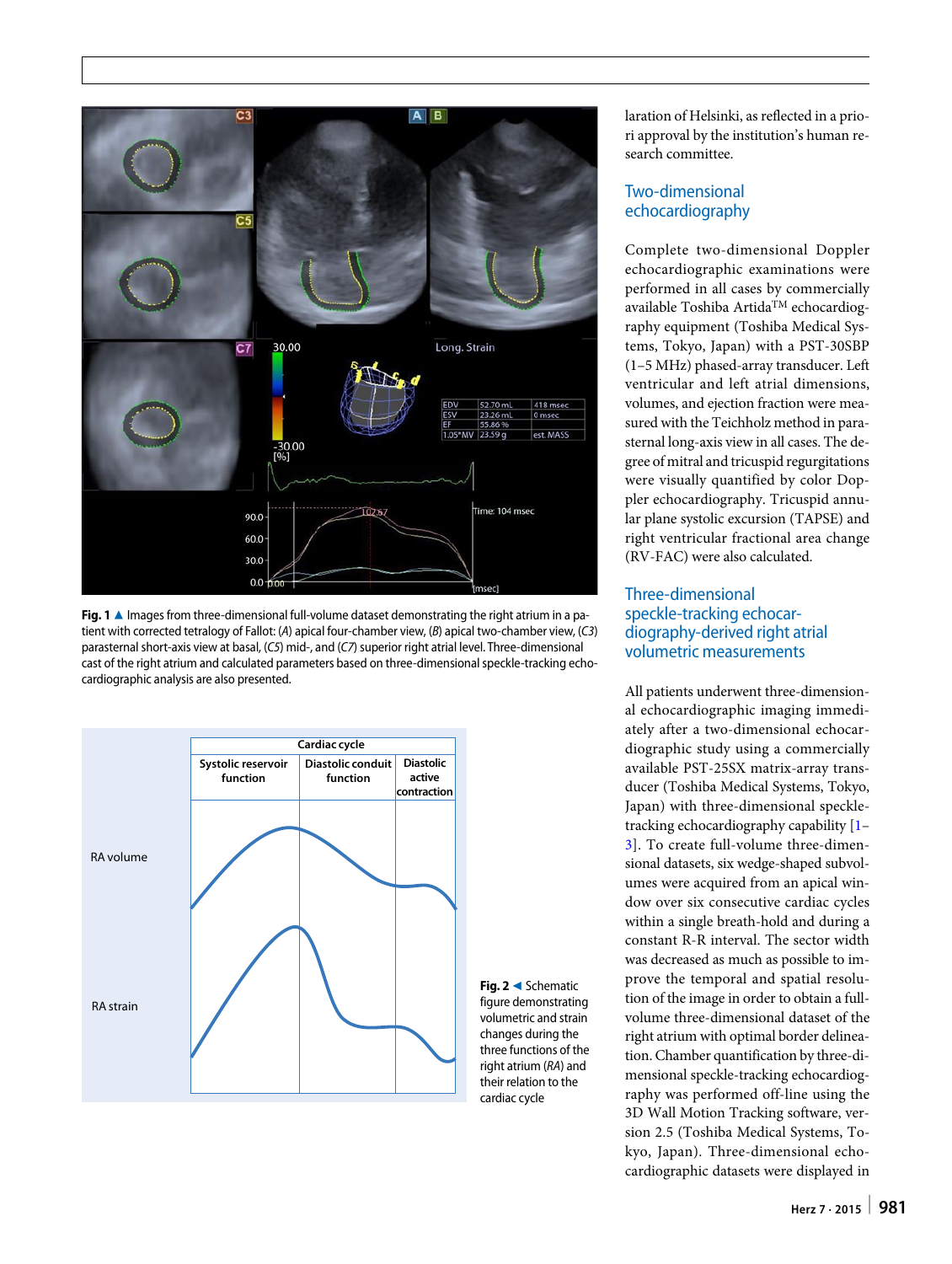Herz 2015 · 40:980–988 DOI 10.1007/s00059-015-4318-z © Urban & Vogel 2015

**A. Nemes · K. Havasi · P. Domsik · A. Kalapos · T. Forster**

# **Evaluation of right atrial dysfunction in patients with corrected tetralogy of Fallot using 3D speckle-tracking echocardiography. Insights from the CSONGRAD Registry and MAGYAR-Path Study**

#### **Abstract**

**Background.** In recent studies, alterations in ventricular deformations were demonstrated in adult patients with corrected tetralogy of Fallot by three-dimensional speckle-tracking echocardiography. The present study was designed to assess three-dimensional speckle-tracking echocardiography-derived right atrial volumetric and strain parameters in corrected tetralogy of Fallot.

**Methods.** A total of 17 patients with corrected tetralogy of Fallot were included in the study. Their results were compared with 18 age- and gender-matched healthy controls. Complete two-dimensional echocardiography and three-dimensional speckletracking echocardiography were performed in all cases.

**Results.** Significantly increased right atrial volumes respecting heart cycle were detected in patients with corrected tetralogy of Fallot. Total and passive atrial emptying fractions proved to be significantly decreased in patients with corrected tetralogy of Fallot ( $26.4 \pm 12.4$ % vs. 39.1  $\pm 8.8$ %, *p*=0.001 and 11.2±6.8% vs. 19.8±9.0%, *p*=0.003, respectively). Global and mean segmental peak longitudinal (17.3  $\pm$  9.2% vs. 30.8±11.2%, *p*=0.0007 and 20.6±10.7% vs. 34.4±10.5%, *p*=0.0005) and area strains (20.1 ± 17.6% vs. 41.0±19.8%, *p*=0.004 and

28.1±19.8% vs. 49.1±19.7%, *p*=0.004) as well as global radial peak strain ( $-9.1 \pm 5.1\%$ vs. −15.0±10.0%, *p*=0.05) were reduced in patients with corrected tetralogy of Fallot compared with controls.

**Conclusions.** The complexity of right atrial dysfunction can be demonstrated by threedimensional speckle-tracking echocardiography in patients with corrected tetralogy of Fallot.

#### **Keywords**

Echocardiography · Function · Right atrial · Three-dimensional · Speckle-tracking echocardiography

#### **Untersuchung rechtsatrialer Funktionsstörungen mittels 3-D-Speckle-Tracking-Echokardiographie bei Patienten mit korrigierter Fallot-Tetralogie. Erkenntnisse aus dem CSONGRAD-Register und der MAGYAR-Path-Studie**

#### **Zusammenfassung**

**Hintergrund.** In aktuellen Studien ließen sich Veränderungen der ventrikulären Verformbarkeit bei erwachsenen Patienten mit korrigierter Fallot-Tetralogie durch dreidimensionale Speckle-Tracking-Echokardiographie nachweisen. Die vorliegende Studie diente der Untersuchung von rechtsatrialen volumetrischen und Deformationsparametern, die mittels dreidimensionaler Speckle-Tracking-Echokardiographie bei korrigierter Fallot-Tetralogie erhoben wurden. **Methoden.** Es wurden 17 Patienten mit korrigierter Fallot-Tetralogie in die Studie eingeschlossen. Deren Ergebnisse wurden mit 18

nach Alter und Geschlecht entsprechend ausgewählten Kontrollen verglichen. In allen Fällen wurden eine vollständige zweidimensio-

apical four-chamber and two-chamber views and three short-axis views in basal, mid-atrial, and superior right atrial regions, respectively  $(\blacksquare$  Fig. [1](#page-1-0)). In the apical four-chamber and two-chamber views, the endocardial border was traced by setting multiple reference points by the user starting at the base of the right atrium at the tricuspid valve level, moving toward the lowest point of the right atrium, and excluding the right atrial appendage and venae cavae from the right atrial cavity, as demonstrated previously for the left atrinale Echokardiographie und eine dreidimensionale Speckle-Tracking-Echokardiographie durchgeführt.

**Ergebnisse.** Bei den Patienten mit korrigierter Fallot-Tetralogie wurden signifikant erhöhte rechtsatriale Volumina unter Berücksichtigung des Herzzyklus festgestellt. Die Gesamt- und die passive atriale Entleerungsfraktion stellten sich bei Patienten mit korrigierter Fallot-Tetralogie als signifikant vermindert heraus ( $26.4 \pm 12.4$ % vs. 39,1 $\pm$ 8,8%; *p*=0,001 bzw. 11,2±6,8% vs. 19,8±9,0%; *p*=0,003). Die globale und mittlere segmentale longitudinale Spitzen- (17,3  $\pm$  9,2% vs. 30,8±11,2%; *p*=0,0007 und 20,6±10,7% vs. 34,4±10,5%; *p*=0,0005) und flächige Deformation (20,1  $\pm$  17,6% vs. 41,0  $\pm$  19,8%;

*p*=0,004 und 28,1±19,8% vs. 49,1±19,7%; *p*=0,004) sowie die globale radiale Spitzendeformation (−9,1 ± 5,1% vs. −15,0±10,0%; *p*=0,05) erwiesen sich bei Patienten mit korrigierter Fallot-Tetralogie gegenüber den Kontrollen als vermindert. **Schlussfolgerung.** Mit der dreidimensionalen Speckle-Tracking-Echokardiographie konnte die Komplexität rechtsatrialer Funktionsstörungen bei Patienten mit korrigierter Fallot-Tetralogie gezeigt werden.

#### **Schlüsselwörter**

Echokardiographie · Funktion · Rechtsventrikulär · Dreidimensional · Speckle-Tracking-Verfahren

um  $[7-9]$  $[7-9]$  $[7-9]$  ( $\blacksquare$  Fig. [1](#page-1-0)). The epicardial border was adjusted manually or by setting a default thickness for the myocardium. Three-dimensional wall motion tracking, which is based on a three-dimensional block-matching algorithm, was automatically performed by the software following detection of the right atrial borders at the end-diastolic reference frame. The user could correct the shape of the right atrium if necessary throughout the entire cardiac cycle. The following volumetric calculations were performed for the right atrium respecting cardiac cycle (. **Fig. [2](#page-1-1)**):

- 1. Maximum right atrial volume  $(V_{max})$ was measured at endsystole, the time at which the right atrial volume was the largest just before tricuspid valve opening
- 2. Minimum right atrial volume  $(V_{min})$ was measured at enddiastole, the time at which the right atrial volume was the smallest before tricuspid valve closure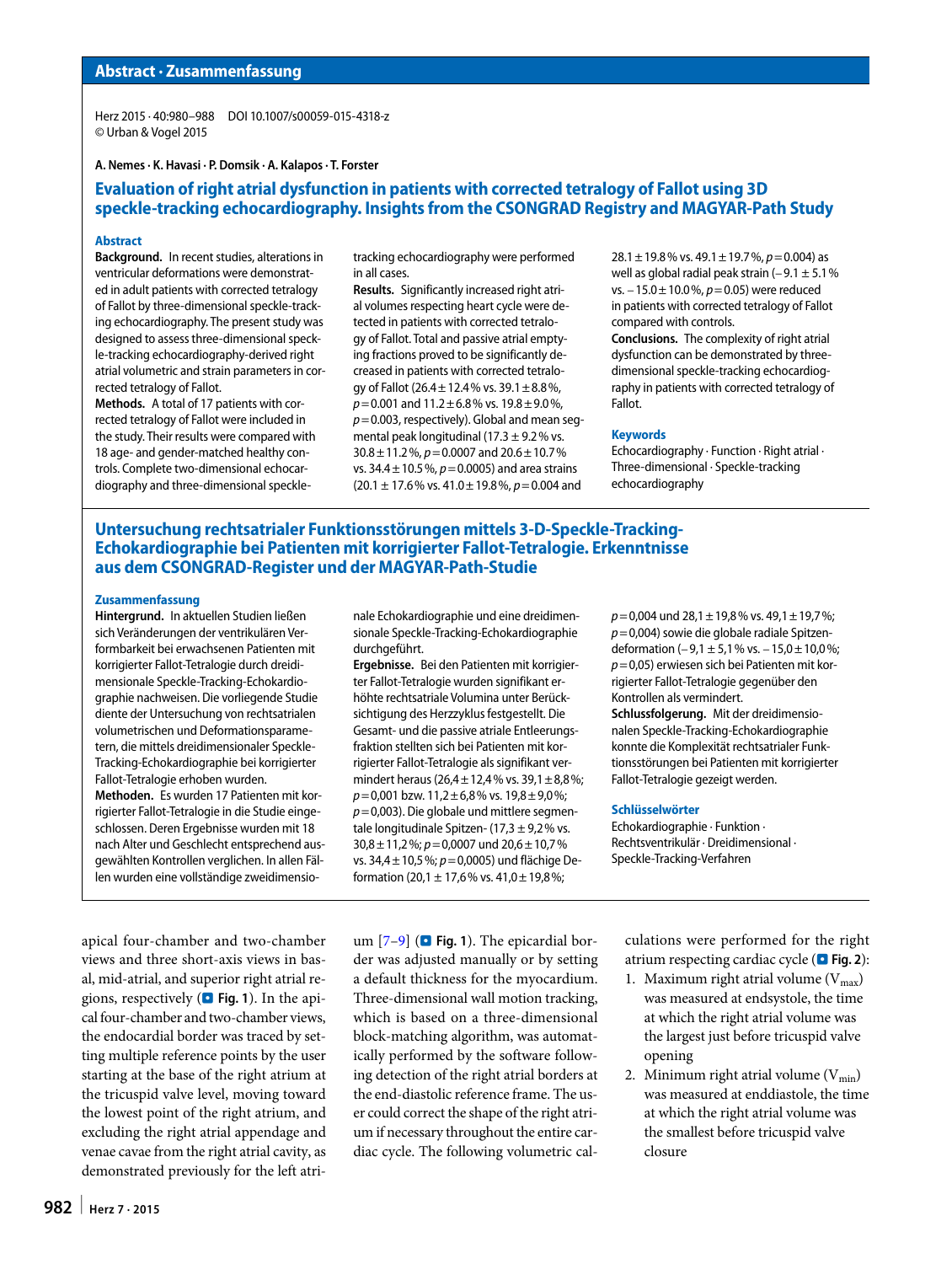<span id="page-3-0"></span>**Table 2** Clinical and two-dimensional echocardiographic data of patients with corrected tetralogy of Fallot and of controls

|                                                                          | cTOF patients<br>$(n=17)$        | <b>Controls</b><br>$(n=18)$ | p        |  |  |
|--------------------------------------------------------------------------|----------------------------------|-----------------------------|----------|--|--|
| <b>Risk factors</b>                                                      |                                  |                             |          |  |  |
| Age (years)                                                              | $38.2 \pm 11.8$                  | $36.4 \pm 9.8$              | 0.63     |  |  |
| Male gender (%)                                                          | 7(41)                            | 10(56)                      | 0.51     |  |  |
|                                                                          | Two-dimensional echocardiography |                             |          |  |  |
| LA diameter (mm)                                                         | $41.8 \pm 6.60$                  | $32.7 \pm 3.4$              | < 0.0001 |  |  |
| LV end-diastolic diameter (mm)                                           | $55.8 \pm 20.3$                  | $47.4 \pm 7.0$              | 0.11     |  |  |
| LV end-diastolic volume (ml)                                             | $117.2 \pm 31.6$                 | $96.8 \pm 17.1$             | 0.02     |  |  |
| LV end-systolic diameter (mm)                                            | $33.2 \pm 7.3$                   | $29.8 \pm 4.3$              | 0.10     |  |  |
| LV end-systolic volume (ml)                                              | $45.3 \pm 24.0$                  | $33.9 \pm 10.9$             | 0.08     |  |  |
| Interventricular septum (mm)                                             | $9.8 \pm 1.5$                    | $9.5 \pm 2.1$               | 0.64     |  |  |
| LV posterior wall (mm)                                                   | $9.7 \pm 1.5$                    | $9.5 \pm 2.5$               | 0.79     |  |  |
| LV ejection fraction (%)                                                 | $62.3 \pm 12.0$                  | $65.4 \pm 7.1$              | 0.35     |  |  |
| LA left atrial, LV left ventricular, cTOF corrected tetralogy of Fallot. |                                  |                             |          |  |  |

<span id="page-3-1"></span>**Table 3** Comparison of 3DSTE-derived volumetric and volume-based functional right atrial parameters in patients with corrected tetralogy of Fallot and in controls

|                                                                                                       | <b>CTOF</b><br>patients<br>$(n=17)$ | <b>Controls</b><br>$(n=18)$ | p     |  |
|-------------------------------------------------------------------------------------------------------|-------------------------------------|-----------------------------|-------|--|
| Calculated volumes (ml)                                                                               |                                     |                             |       |  |
| Maximum RA volume $(V_{\text{max}})$                                                                  | $64.9 \pm 33.8$                     | $37.8 \pm 10.1$             | 0.003 |  |
| Minimum RA volume (V <sub>min</sub> )                                                                 | $49.8 \pm 32.8$                     | $23.1 \pm 7.9$              | 0.002 |  |
| RA volume before atrial con-<br>traction $(V_{\text{preA}})$                                          | $57.9 \pm 32.1$                     | $30.2 \pm 9.0$              | 0.001 |  |
| Stroke volumes (ml)                                                                                   |                                     |                             |       |  |
| <b>Total atrial SV</b>                                                                                | $15.1 \pm 6.4$                      | $14.6 \pm 4.8$              | 0.79  |  |
| Passive atrial SV                                                                                     | $6.9 + 4.7$                         | $7.5 \pm 4.3$               | 0.70  |  |
| <b>Active atrial SV</b>                                                                               | $8.1 \pm 5.1$                       | $7.1 \pm 3.3$               | 0.49  |  |
| Emptying fractions (%)                                                                                |                                     |                             |       |  |
| <b>Total atrial EF</b>                                                                                | $26.4 \pm 12.4$                     | $39.1 \pm 8.8$              | 0.001 |  |
| Passive atrial EF                                                                                     | $11.2 \pm 6.8$                      | $19.8 \pm 9.0$              | 0.003 |  |
| Active atrial EF                                                                                      | $17.3 \pm 11.9$                     | $23.7 \pm 10.3$             | 0.10  |  |
| <b>3DSTE</b> three-dimensional speckle-tracking echocardiography, $RA$ right atrial, $V_{\text{max}}$ |                                     |                             |       |  |

maximum right atrial volume,  $V_{\text{min}}$  minimum right atrial volume,  $V_{\text{preA}}$  right atrial volume before atrial contraction, *SV* stroke volume, *EF* emptying fraction, *cTOF* corrected tetralogy of Fallot.

<span id="page-3-2"></span>**Table 4** Comparison of 3DSTE-derived global and segmental peak right atrial strain parameters in patients with corrected tetralogy of Fallot and in controls

|                                                                      | cTOF patients<br>$(n=17)$ | <b>Controls</b><br>$(n=18)$ | p      |
|----------------------------------------------------------------------|---------------------------|-----------------------------|--------|
| <b>Global strains</b>                                                |                           |                             |        |
| Radial strain (%)                                                    | $-9.1 \pm 5.1$            | $-15.0 \pm 10.0$            | 0.05   |
| Circumferential strain (%)                                           | $7.5 \pm 8.7$             | $12.0 \pm 8.4$              | 0.13   |
| Longitudinal strain (%)                                              | $17.3 \pm 9.2$            | $30.8 \pm 11.2$             | 0.0007 |
| 3D strain (%)                                                        | $-4.5 \pm 3.7$            | $-6.7 \pm 5.6$              | 0.18   |
| Area strain (%)                                                      | $20.1 \pm 17.6$           | $41.0 \pm 19.8$             | 0.004  |
| <b>Mean segmental strains</b>                                        |                           |                             |        |
| Radial strain (%)                                                    | $-16.4 \pm 6.2$           | $-19.3 \pm 8.4$             | 0.26   |
| Circumferential strain (%)                                           | $12.2 \pm 8.9$            | $17.7 \pm 8.8$              | 0.08   |
| Longitudinal strain (%)                                              | $20.6 \pm 10.7$           | $34.4 \pm 10.5$             | 0.0005 |
| 3D strain (%)                                                        | $-10.3 \pm 4.9$           | $-12.2 \pm 5.8$             | 0.30   |
| Area strain (%)                                                      | $28.1 \pm 19.8$           | $49.1 \pm 19.7$             | 0.004  |
| 3DSTE three-dimensional speckle-tracking echocardiography, 3D three- |                           |                             |        |

dimensional, *cTOF* corrected tetralogy of Fallot.

<span id="page-3-3"></span>**Table 5** Comparison of 3DSTE-derived segmented peak right atrial strain parameters in patients with corrected tetralogy of Fallot and in controls

|                                                                                            | <b>CTOF</b><br>patients<br>$(n=17)$ | <b>Controls</b><br>$(n=18)$ | p        |
|--------------------------------------------------------------------------------------------|-------------------------------------|-----------------------------|----------|
| $RSbasal$ (%)                                                                              | $-16.1 \pm 9.0$                     | $-17.3 \pm 7.6$             | 0.67     |
| $RS_{mid-atrial}$ (%)                                                                      | $-17.4 \pm 7.5$                     | $-18.3 \pm 10.7$            | 0.78     |
| RS <sub>superior</sub> (%)                                                                 | $-15.2 \pm 9.8$                     | $-23.6 \pm 12.1$            | 0.03     |
| $CSbasal$ (%)                                                                              | $10.9 \pm 10.0$                     | $24.2 \pm 11.4$             | 0.0009   |
| $\text{CS}_{\text{mid-artial}}$ (%)                                                        | $11.0 \pm 8.2$                      | $15.1 \pm 8.9$              | 0.17     |
| $CS$ superior $(\%)$                                                                       | $16.7 \pm 14.5$                     | $11.0 \pm 12.1$             | 0.21     |
| $LS_{\text{basal}}(\%)$                                                                    | $19.8 \pm 12.4$                     | $32.7 \pm 12.3$             | 0.004    |
| $LS$ <sub>mid-atrial</sub> $(\%)$                                                          | $28.8 \pm 16.1$                     | $49.6 \pm 15.3$             | 0.0004   |
| $LS$ <sub>superior</sub> $(\%)$                                                            | $10.7 \pm 7.7$                      | $14.2 \pm 12.5$             | 0.33     |
| $3DShasal$ (%)                                                                             | $-10.2 \pm 5.5$                     | $-10.6 \pm 5.7$             | 0.83     |
| $3DSmid-atrial$ (%)                                                                        | $-10.7 \pm 5.5$                     | $-10.2 \pm 6.5$             | 0.81     |
| $3DSsuperior$ (%)                                                                          | $-10.0 \pm 5.9$                     | $-17.7 \pm 10.9$            | 0.01     |
| $ASbasal$ (%)                                                                              | $21.9 \pm 17.4$                     | $50.1 \pm 18.0$             | < 0.0001 |
| $AS_{mid-atrial}$ (%)                                                                      | $35.3 \pm 25.7$                     | $64.3 \pm 26.0$             | 0.002    |
| AS superior $(\%)$                                                                         | $28.9 \pm 23.3$                     | $25.0 \pm 26.1$             | 0.64     |
| <b>3DSTE</b> three-dimensional speckle-tracking echocardiography, <b>RS</b> radial strain, |                                     |                             |          |

*CS* circumferential strain, *LS* longitudinal strain, *3DS* three-dimensional strain, *AS* area strain, *cTOF* corrected tetralogy of Fallot.

3. Right atrial volume before atrial contraction  $(V_{\text{preA}})$ , the last frame before tricuspid valve reopening or at the time of the P wave on the electrocardiogram

From the three volumes, several parameters characterizing each phase of right atrial function could be assessed ( $\Box$  Table. [1](#page-0-0)).

# Three-dimensional speckle-tracking echocardiography-derived right atrial strain measurements

The following global, mean segmental, and segmented (basal, mid-atrial, and superior) peak (characterizing right atrial reservoir function) and pre-atrial contraction (characterizing right atrial active contraction function) strain parameters were routinely measured by the software in a semi-automatic fashion from the three-dimensional echocardiographic dataset (. **Fig. [2](#page-1-1)**):

- 1. Longitudinal strain in the direction tangential to the endocardial contour
- 2. Circumferential strain in circumferential direction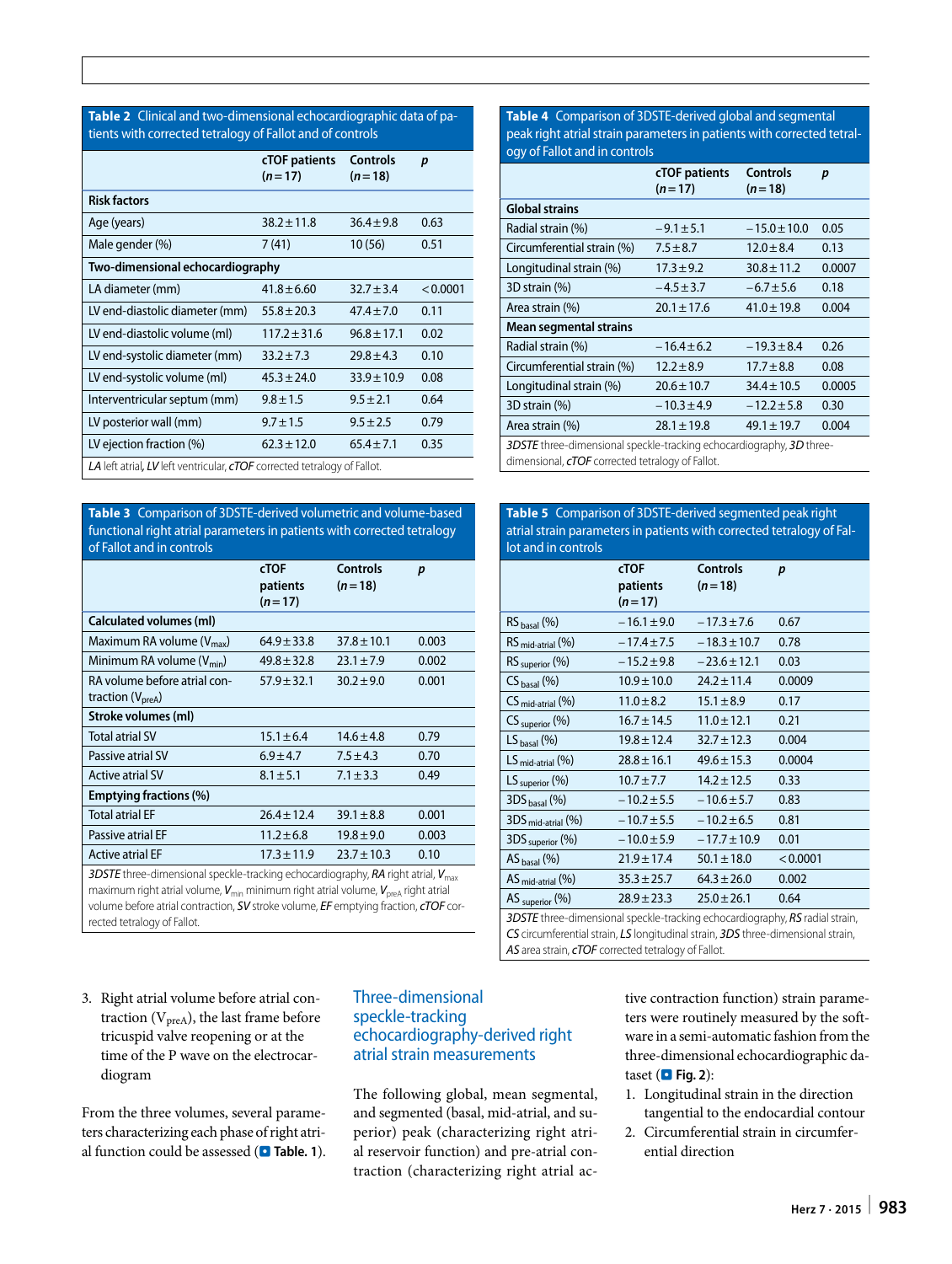| atrial contraction right atrial strain parameters in patients with cor-<br>rected tetralogy of Fallot and in controls            |                           |                             |      |
|----------------------------------------------------------------------------------------------------------------------------------|---------------------------|-----------------------------|------|
|                                                                                                                                  | cTOF patients<br>$(n=17)$ | <b>Controls</b><br>$(n=18)$ | p    |
| <b>Global strains</b>                                                                                                            |                           |                             |      |
| Radial strain (%)                                                                                                                | $-5.7 \pm 4.3$            | $-8.0 \pm 8.3$              | 0.31 |
| Circumferential strain (%)                                                                                                       | $3.9 \pm 6.9$             | $10.8 \pm 11.0$             | 0.03 |
| Longitudinal strain (%)                                                                                                          | $5.7 \pm 6.3$             | $8.7 \pm 9.6$               | 0.29 |
| 3D strain (%)                                                                                                                    | $-1.5 \pm 4.2$            | $-5.6 \pm 5.4$              | 0.02 |
| Area strain (%)                                                                                                                  | $10.0 \pm 13.2$           | $16.6 \pm 17.0$             | 0.21 |
| <b>Mean segmental strains</b>                                                                                                    |                           |                             |      |
| Radial strain (%)                                                                                                                | $-7.3 \pm 5.3$            | $-9.0 \pm 5.4$              | 0.34 |
| Circumferential strain (%)                                                                                                       | $7.4 \pm 9.2$             | $3.5 \pm 9.8$               | 0.24 |
| Longitudinal strain (%)                                                                                                          | $7.3 \pm 5.2$             | $9.3 \pm 6.4$               | 0.33 |
| 3D strain (%)                                                                                                                    | $-4.6 \pm 4.7$            | $-7.1 \pm 4.8$              | 0.13 |
| Area strain (%)                                                                                                                  | $13.5 \pm 13.2$           | $21.3 \pm 15.6$             | 0.12 |
| 3DSTE three-dimensional speckle-tracking echocardiography, 3D three-dimen-<br>sional, <b>cTOF</b> corrected tetralogy of Fallot. |                           |                             |      |

<span id="page-4-0"></span>**Table 6** Comparison of 3DSTE-derived global and segmental pre-

#### <span id="page-4-1"></span>**Table 7** Comparison of 3DSTE-derived segmented pre-atrial contraction right atrial strain parameters in patients with corrected tetralogy of Fallot and in controls

| tetralogy of Fallot and in controls                                         |                           |                             |        |  |
|-----------------------------------------------------------------------------|---------------------------|-----------------------------|--------|--|
|                                                                             | cTOF patients<br>$(n=17)$ | <b>Controls</b><br>$(n=18)$ | p      |  |
| $RSbasal$ (%)                                                               | $-7.3 \pm 7.3$            | $-9.6 \pm 6.5$              | 0.32   |  |
| $RS_{mid-atrial}$ (%)                                                       | $-7.8 \pm 5.2$            | $-8.5 \pm 6.0$              | 0.69   |  |
| $RS$ <sub>superior</sub> $(\%)$                                             | $-6.5 \pm 8.3$            | $-8.9 \pm 7.1$              | 0.36   |  |
| $CSbasal$ (%)                                                               | $5.3 \pm 8.4$             | $16.8 \pm 9.8$              | 0.0008 |  |
| $\textsf{CS}_{\sf mid\text{-}atrial}$ (%)                                   | $5.7 \pm 6.4$             | $11.4 \pm 8.8$              | 0.04   |  |
| $\textsf{CS}\xspace_{\textsf{superior}}$ (%)                                | $7.1 \pm 9.6$             | $9.7 \pm 13.2$              | 0.52   |  |
| $LS_{\text{basal}}(\%)$                                                     | $7.1 \pm 4.0$             | $6.7 \pm 5.7$               | 0.83   |  |
| $LS_{mid-atrial}(%)$                                                        | $9.4 \pm 8.8$             | $9.7 \pm 7.5$               | 0.92   |  |
| $LS$ superior $(\%)$                                                        | $5.6 \pm 6.3$             | $10.2 \pm 9.6$              | 0.11   |  |
| $3DShasal$ (%)                                                              | $-4.9 \pm 5.8$            | $-7.7 \pm 5.7$              | 0.17   |  |
| $3DSmid-atrial$ (%)                                                         | $-4.6 \pm 4.6$            | $-6.0 \pm 4.6$              | 0.37   |  |
| $3DSsuperior$ (%)                                                           | $-4.4 \pm 8.5$            | $-7.5 \pm 6.0$              | 0.21   |  |
| $ASbasal$ (%)                                                               | $11.9 \pm 12.7$           | $19.9 \pm 11.2$             | 0.06   |  |
| $AS_{mid-atrial}$ (%)                                                       | $16.0 \pm 16.5$           | $24.3 \pm 14.8$             | 0.13   |  |
| AS <sub>superior</sub> (%)                                                  | $12.7 \pm 16.4$           | $18.7 \pm 31.9$             | 0.50   |  |
| 20CTE throa dimensional speckle tracking eshosardiography. DC radial strain |                           |                             |        |  |

*3DSTE* three-dimensional speckle-tracking echocardiography, *RS* radial strain, *CS* circumferential strain, *LS* longitudinal strain, *3DS* three-dimensional strain, *AS* area strain, *cTOF* corrected tetralogy of Fallot.

- 3. Radial strain in perpendicular direction to the endocardial contour
- 4. Three-dimensional strain defined as strain in the wall thickening direction
- 5. Area strain as a ratio of endocardial area change during the cardiac cycle

# Statistical analysis

All data are reported as mean ±standard deviation. A value of  $p < 0.05$  was considered to be statistically significant. For comparing variables, the Student's *t* test, chi-square analysis, and Fisher's exact test were used. Pearson's coefficient was used for interobserver and intraobserver correlations. Intra- and interobserver agreements were studied according to the Bland and Altman method. MedCalc software was used for statistical calculations (MedCalc, Mariakerke, Belgium).

# **Results**

# Two-dimensional echocardiographic data

Clinical and standard two-dimensional echocardiographic data are summarized in  $\Box$  Table. [2](#page-3-0). Significant (≥grade 2) mitral and tricuspid regurgitations could be detected in one (6%) and six (35%) patients with corrected tetralogy of Fallot, respectively. None of the healthy controls showed significant (≥grade 2) mitral and tricuspid regurgitations. The TAPSE and RV-FAC values of patients with corrected tetralogy of Fallot were  $17.8 \pm 4.1$  mm and  $33.1 \pm 4.3$ , respectively.

# Three-dimensional speckle-tracking echocardiography-derived volumes and volume-based functional properties

Significantly increased right atrial volumes respecting the heart cycle were detected in patients with corrected tetralogy of Fallot. Total and passive atrial emptying fractions proved to be significantly decreased in patients with corrected tetralogy of Fallot (. **Table**. **[3](#page-3-1)**).

# Three-dimensional speckle-tracking echocardiography-derived peak strain parameters

Global and mean segmental peak longitudinal and area strain parameters and global peak radial strain were reduced in patients with corrected tetralogy of Fallot compared with controls ( $\Box$  Table. [4](#page-3-2)). Segmental peak strain parameters are summarized in **D** Table. [5](#page-3-3).

#### Three-dimensional speckle-tracking echocardiography-derived pre-atrial contraction strain parameters

Global pre-atrial contraction circumferential and three-dimensional strain parameters were found to be reduced in patients with corrected tetralogy of Fallot compared with controls ( $\blacksquare$  Table. [6](#page-4-0)). Segmental pre-atrial contraction strain parameters are summarized in . **Table. [7](#page-4-1)**.

# Reproducibility of volumetric three-dimensional speckle-tracking echocardiography measurements

The mean ± standard deviation difference in values obtained in two measurements by the same observer for the calculation of three-dimensional speckletracking echocardiography-derived peak maximum and minimum right atrial volumes and right atrial volume before atrial contraction in patients with corrected tetralogy of Fallot was −2.0±10.3 ml, − 2.3 ± 11.3 ml, and − 3.0 ± 10.8 ml, respectively. Correlation coefficients between the measurements of two observ-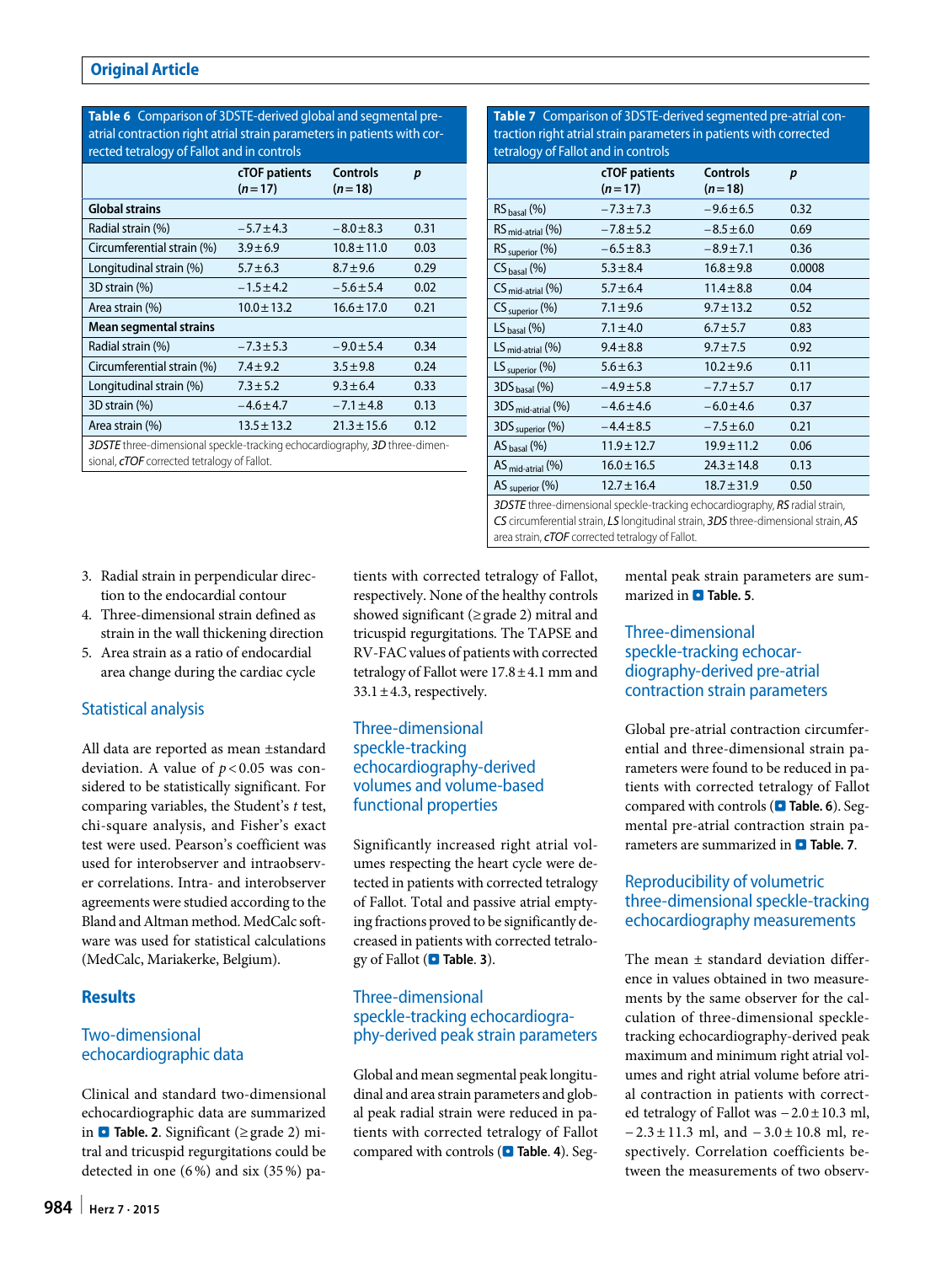

<span id="page-5-0"></span>**Fig. 3** ▲ Intraobserver (*upper graphs*) and interobserver (*lower graphs*) agreements and correlations for measuring peak V<sub>max</sub> by three-dimensional speckle-tracking echocardiography. (*V*max maximum right atrial volume, *3DSTE* three-dimensional speckle-tracking echocardiography)

ers were 0.99, 0.98, and 0.99 ( $p < 0.0001$ ), respectively (. **Figs. [3,](#page-5-0) [4](#page-6-0), and [5;](#page-7-0)** intraobserv er agreement). The mean ± standard deviation difference in values obtained by two observers for three-dimensional speckletracking echocardiography-derived peak maximum and minimum right atrial volumes and right atrial volume before atrial contraction in patients with corrected tetralogy of Fallot was 0.6±10.0 ml, −1.5±9.2 ml, and −2.3±20.4 ml, respectively. Correlation coefficients between these independent measurements by the same observer were 0.99, 0.99, and 0.95  $(p < 0.0001)$ , respectively ( $\blacksquare$  Figs. [3,](#page-5-0) [4](#page-6-0), and [5](#page-7-0); interobserver agreement).

#### **Discussion**

To the best of the authors' knowledge, this is the first study in which right atrial volumetric and functional changes could be demonstrated in patients with corrected tetralogy of Fallot by three-dimensional speckle-tracking echocardiography. Results strengthen previous findings that three-dimensional speckle-tracking echocardiography enables a more detailed evaluation of atrial function respecting its motion during heart cycle. Increased right atrial volumes and decreased right atrial emptying fractions were found together with alterations in right atrial global, mean segmental, and segmental peak and pre-atrial contraction strains in patients with corrected tetralogy of Fallot.

Today, computed tomography, cardiac magnetic resonance imaging, as well as transthoracic and transesophageal volumetric real-time three-dimensional echocardiography can be used in clinical practice to provide reliable information on right atrial structures and function [\[10\]](#page-8-6). Normative values for right atrial volumes and function were demonstrated by volumetric real-time three-dimensional echocardiography and two-dimensional speckle-tracking echocardiography in a relatively large cohort of healthy subjects with a wide age range [\[11](#page-8-7)]. Three-dimensional speckle-tracking echocardiography is a novel cardiac imaging technique for assessing complex cardiac motion based on frame-to-frame tracking of ultrasonic speckles in three dimensions [[1](#page-8-0)[–3\]](#page-8-1). This methodology has been confirmed to be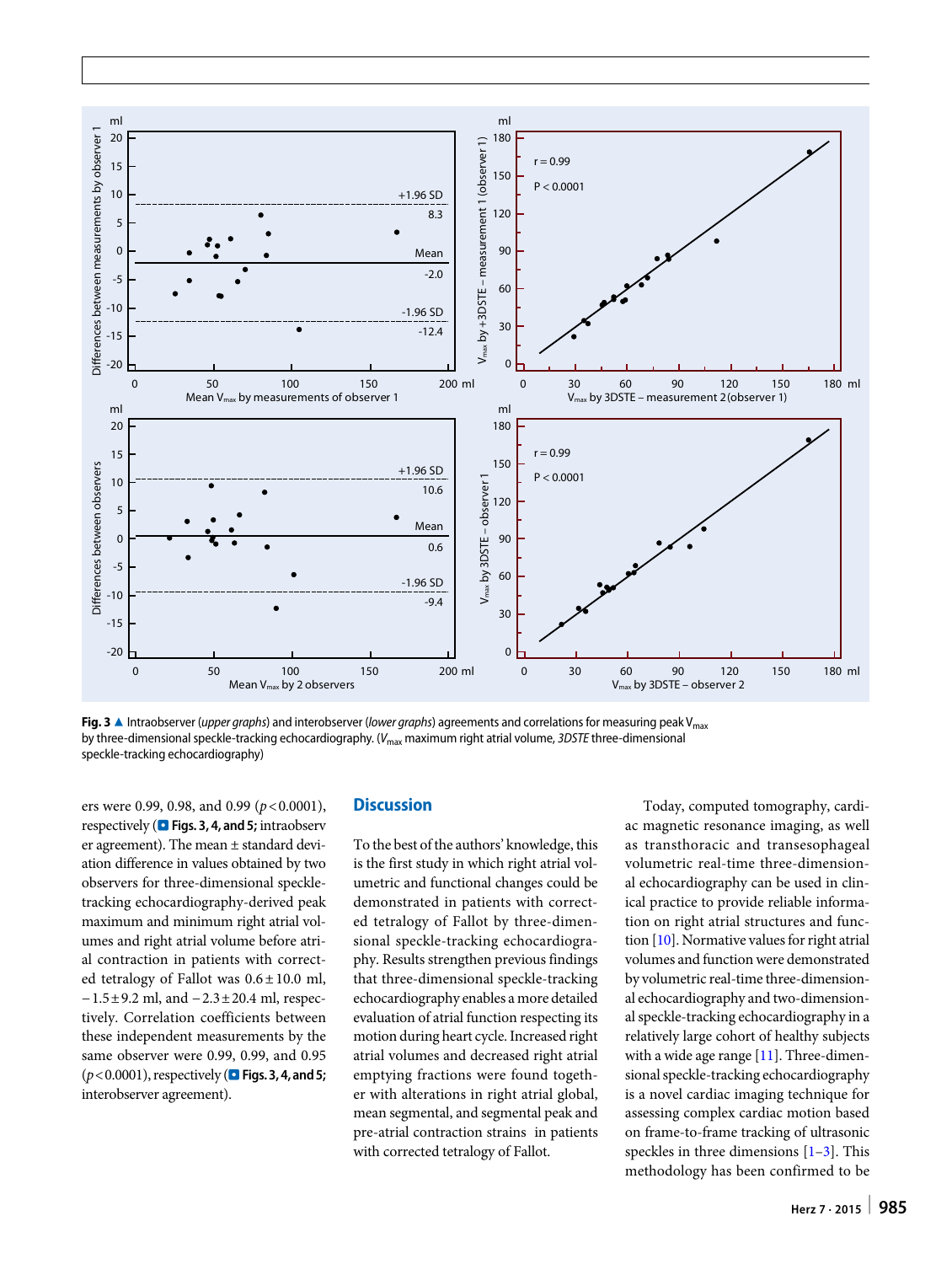

<span id="page-6-0"></span>**Fig. 4** 8 Intraobserver (*upper graphs*) and interobserver (*lower graphs*) agreements and correlations for measuring peak Vmin by three-dimensional speckle-tracking echocardiography. (*Vmin* minimum right atrial volume, *3DSTE* three-dimensional speckle-tracking echocardiography)

a promising tool for the quantification of left ventricular  $[12-14]$  $[12-14]$  and left atrial  $[7, 12]$  $[7, 12]$ [8](#page-8-10), [15\]](#page-8-11) volumes. Moreover, global and regional left ventricular [[16](#page-8-12)[–18](#page-8-13)], right ventricular  $[4]$  $[4]$ , and left atrial  $[8, 9, 19]$  $[8, 9, 19]$  $[8, 9, 19]$  $[8, 9, 19]$  $[8, 9, 19]$  $[8, 9, 19]$  $[8, 9, 19]$  myocardial deformation can also be assessed by three-dimensional strain analysis. It is possible to measure dyssynchrony parameters by three-dimensional speckle-tracking echocardiography, as demonstrated for the left ventricle [\[20–](#page-8-15)[22](#page-8-16)], left atrium [\[19\]](#page-8-14), and right ventricle [\[4](#page-8-2)]. However, volumetric and functional evaluations of the right atrium have not been assessed by threedimensional speckle-tracking echocardiography.

In recent studies, alterations in ventricular deformations could be demonstrated in adult patients with corrected tetralogy of Fallot using three-dimensional speckle-tracking echocardiography [\[4](#page-8-2)[–6\]](#page-8-3). Impaired global and regional left ventricular three-dimensional systolic strain, mechanical dyssynchrony, and reduced twist were found to be related to reduced septal curvature in patients with repaired tetralogy of Fallot with and without pulmonary valve replacement [[5\]](#page-8-17). In another study of adults after tetralogy of Fallot repair, three-dimensional right ventricular deformation was found to be impaired in association with right ventricular dyssynchrony, volume overloading, and reduced ejection fraction [[4](#page-8-2)]. However, atrial deformation has not been assessed by threedimensional speckle-tracking echocardiography in corrected tetralogy of Fallot.

During evaluation of the right atrium, all three functions were assessed, including: (1) reservoir function by total atrial stroke volume and total atrial emptying fraction together with global, mean segmental, and segmental basal, mid-atrial, and superior peak strain parameters; (2) conduit function by passive atrial stroke volume and passive atrial emptying fraction; and (3) active contraction by active atrial stroke volume and active atrial emptying fraction together with global, mean segmental, and segmental basal, midatrial, and superior pre-atrial contraction strain parameters. In our volumetric measurements, reduced reservoir (decreased total atrial emptying fraction) and conduit (reduced passive atrial emptying fraction) functions could be demonstrated. Alterations in specific global, mean segmental, and segmental right atrial peak strains confirmed a diminished right atrial reservoir function. While active atrial stroke volume and emptying showed no significant alterations, global and specific segmental right atrial pre-atrial contraction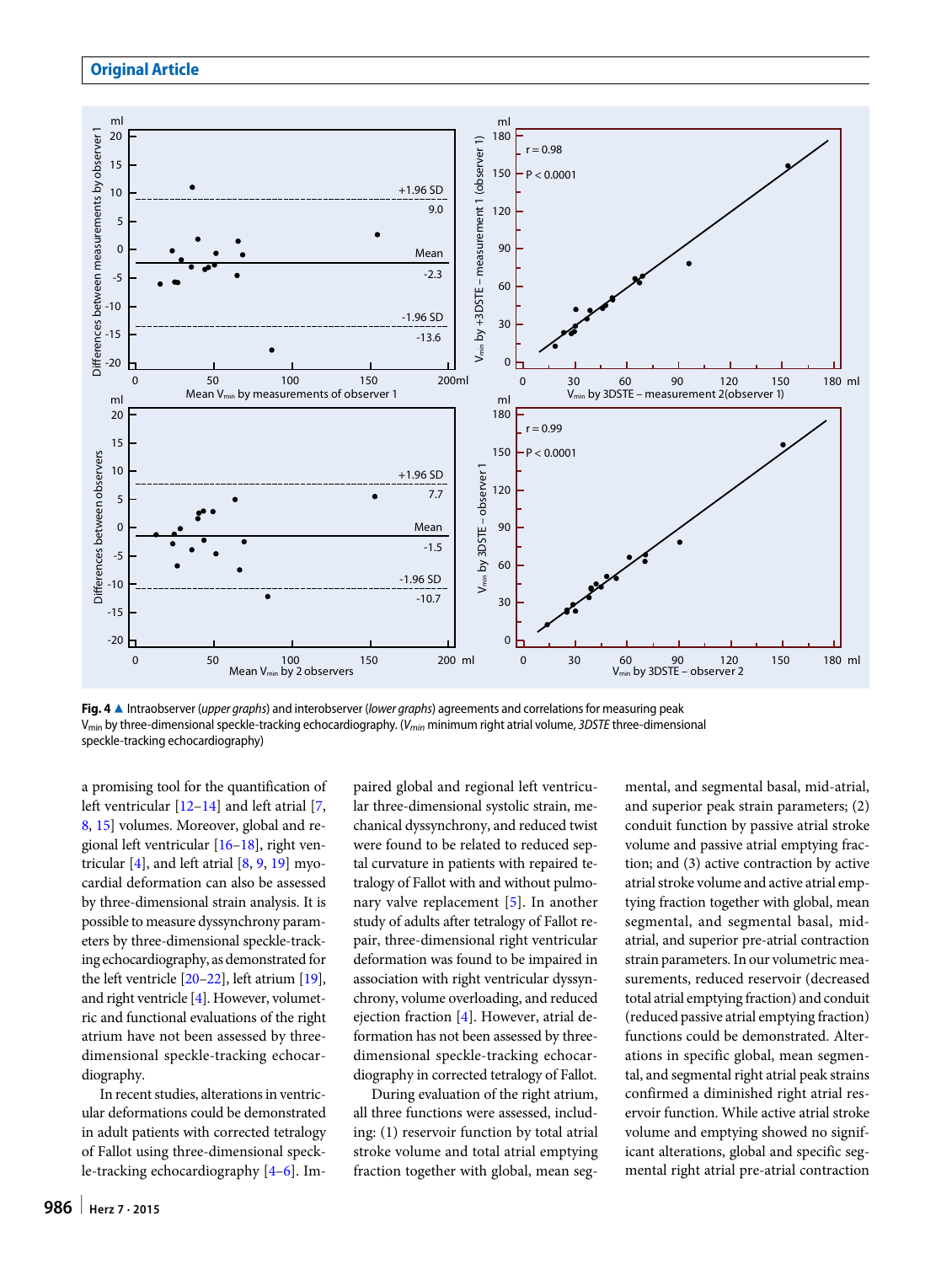

<span id="page-7-0"></span>**Fig. 5** ▲ Intraobserver (*upper graphs*) and interobserver (*lower graphs*) agreements and correlations for measuring peak V<sub>preA</sub> by three-dimensional speckle-tracking echocardiography. (*VpreA* right atrial volume before atrial contraction, *3DSTE* three-dimensional speckle-tracking echocardiography)

strains were reduced, suggesting changes in the active contraction phase as well. Reduced right atrial function could be explained by the hydrodynamic effects of pulmonary and/or tricuspid regurgitation, scar in the right atrium, injured pericardium, and the disease itself [\[23](#page-8-18)]. However, further studies are warranted to confirm our findings.

#### Limitations

The following important limitations should be taken into consideration when interpreting our results:

1. The right atrial appendage, caval veins, and coronary sinus were excluded from the calculations of right atrial volumes and functional properties.

- 2. The current image quality obtained by three-dimensional speckle-tracking echocardiography is lower than for two-dimensional echocardiography due to the low temporal and spatial image resolutions.
- 3. Three-dimensional speckle-tracking echocardiography was used for calculation of volumetric [[7](#page-8-4), [8,](#page-8-10) [14\]](#page-8-9) and strain [[8](#page-8-10), [9,](#page-8-5) [19\]](#page-8-14) parameters of the right atrium that were validated for the left atrium [[7–](#page-8-4)[9](#page-8-5), [14](#page-8-9), [19\]](#page-8-14). However, further validation studies are warranted by other imaging tools for both atria.
- 4. Reproducibility assessments were calculated only for peak volumetric right atrial data owing to the fact that volumetric and strain assessments were performed from the same three-di-

mensional echocardiographic datasets.

- 5. Right atrial dilation could have resulted from tricuspid regurgitation, which could also affect right atrial function.
- 6. Left ventricular, left atrial, and right ventricular deformations were not assessed by three-dimensional speckle-tracking echocardiography in this study.
- 7. We did not aim to find the relationship between morphology and function of the right ventricle and right atrium.
- 8. This was a single-center experience and limited by a relatively small number of patients with corrected tetralogy of Fallot. The study would have been statistically stronger if more subjects had been evaluated.